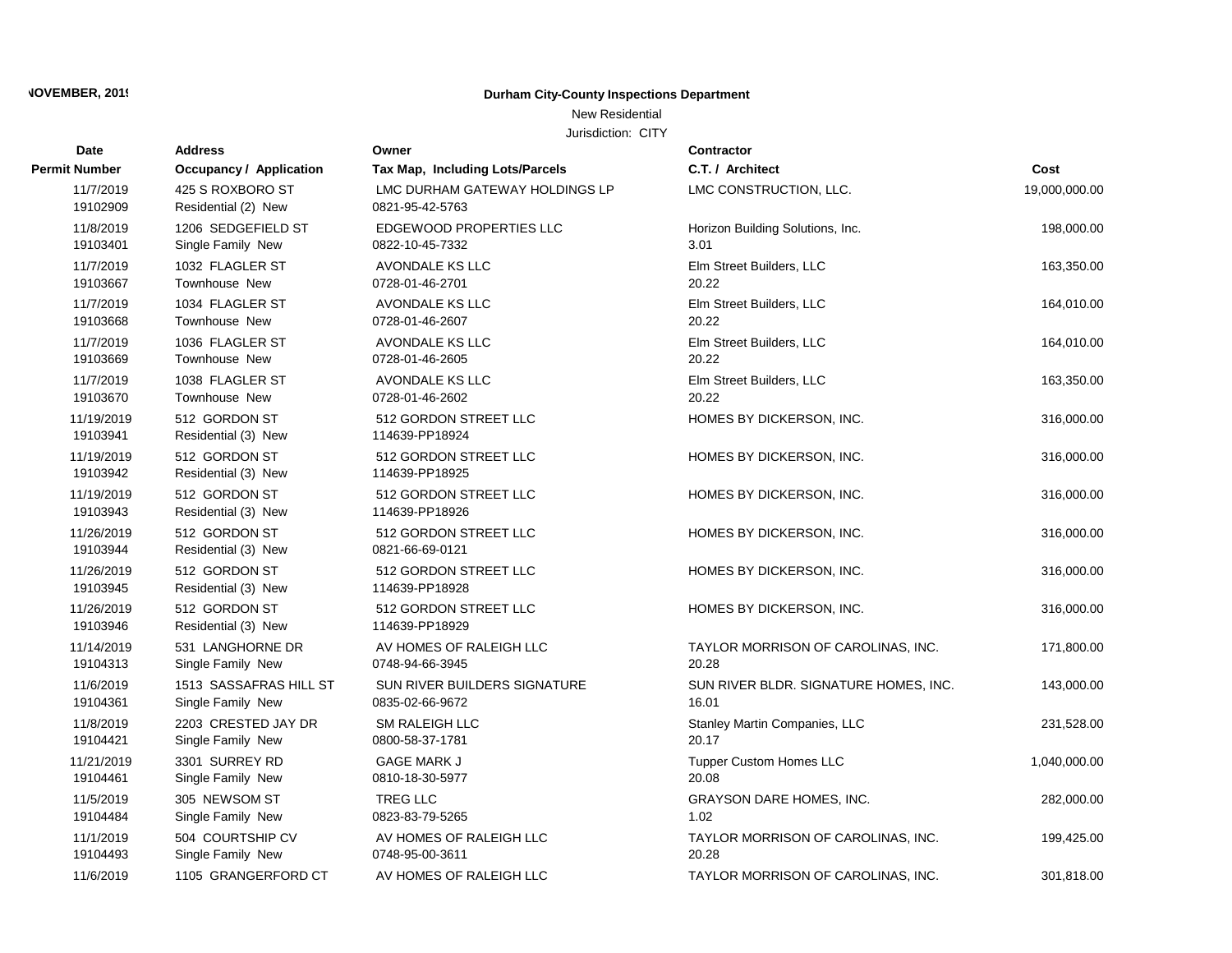### New Residential

| <b>Date</b>          | <b>Address</b>                 | Owner                           | <b>Contractor</b>                     |            |
|----------------------|--------------------------------|---------------------------------|---------------------------------------|------------|
| <b>Permit Number</b> | <b>Occupancy / Application</b> | Tax Map, Including Lots/Parcels | C.T. / Architect                      | Cost       |
| 19104498             | Single Family New              | 0748-85-70-6991                 | 20.28                                 |            |
| 11/1/2019            | 43 WESTRIDGE DR                | <b>IRELAND JOHN</b>             | THE DREES HOMES COMPANY               | 378,180.00 |
| 19104519             | Single Family New              | 0718-02-89-7481                 | 20.11                                 |            |
| 11/18/2019           | 1331 FITCHIE PL                | ASHTON RALEIGH RESIDENTIAL LLC  | Ashton Raleigh Residential L.L.C.     | 184,866.00 |
| 19104523             | Townhouse New                  | 0749-01-09-8944                 | 18.09                                 |            |
| 11/18/2019           | 1333 FITCHIE PL                | ASHTON RALEIGH RESIDENTIAL LLC  | Ashton Raleigh Residential L.L.C.     | 132,656.00 |
| 19104525             | Townhouse New                  | 0749-01-09-8964                 | 18.09                                 |            |
| 11/18/2019           | 1335 FITCHIE PL                | ASHTON RALEIGH RESIDENTIAL LLC  | Ashton Raleigh Residential L.L.C.     | 132,656.00 |
| 19104526             | Townhouse New                  | 0749-01-09-8983                 | 18.09                                 |            |
| 11/18/2019           | 1337 FITCHIE PL                | ASHTON RALEIGH RESIDENTIAL LLC  | Ashton Raleigh Residential L.L.C.     | 132,656.00 |
| 19104527             | Townhouse New                  | 0749-01-09-9903                 | 18.09                                 |            |
| 11/18/2019           | 1339 FITCHIE PL                | ASHTON RALEIGH RESIDENTIAL LLC  | Ashton Raleigh Residential L.L.C.     | 132,656.00 |
| 19104528             | Townhouse New                  | 0749-01-09-9913                 | 18.09                                 |            |
| 11/18/2019           | 1341 FITCHIE PL                | ASHTON RALEIGH RESIDENTIAL LLC  | Ashton Raleigh Residential L.L.C.     | 184,866.00 |
| 19104529             | Townhouse New                  | 0749-01-09-9942                 | 18.09                                 |            |
| 11/5/2019            | 1016 HIGHBEAM LN               | RREF II-FH NC SIERRA LLC        | Lennar Carolinas, LLC                 | 204,996.00 |
| 19104547             | Single Family New              | 0769-01-19-8747                 | 19                                    |            |
| 11/8/2019            | 1007 BALLERINA LN              | RREF II-FH NC SIERRA LLC        | Lennar Carolinas, LLC                 | 233,376.00 |
| 19104548             | Single Family New              | 0769-01-17-5767                 | 19                                    |            |
| 11/8/2019            | 1005 BALLERINA LN              | RREF II-FH NC SIERRA LLC        | Lennar Carolinas, LLC                 | 208,230.00 |
| 19104552             | Single Family New              | 0769-01-17-5751                 | 19                                    |            |
| 11/8/2019            | 1003 BALLERINA LN              | RREF II-FH NC SIERRA LLC        | Lennar Carolinas, LLC                 | 215,358.00 |
| 19104554             | Single Family New              | 0769-01-17-5644                 | 19                                    |            |
| 11/13/2019           | 506 EVERETT PL                 | REVISION DEVELOPERS LLC         | LEGACY BUILDING CO., LLC              | 267,000.00 |
| 19104556             | Single Family New              | 0822-16-94-7000                 | 3.02                                  |            |
| 11/6/2019            | 902 HOLLY BLUFF LN             | LENNAR CAROLINAS LLC            | Lennar Carolinas, LLC                 | 151,998.00 |
| 19104557             | Single Family New              | 0729-85-80-3300                 | 20.25                                 |            |
| 11/25/2019           | 1078 FLAGLER ST                | AVONDALE KS LLC                 | Elm Street Builders, LLC              | 164,802.00 |
| 19104565             | Townhouse New                  | 0728-01-46-5318                 | 20.22                                 |            |
| 11/25/2019           | 1076 FLAGLER ST                | AVONDALE KS LLC                 | Elm Street Builders, LLC              | 142,000.00 |
| 19104566             | <b>Townhouse New</b>           | 0728-01-46-4396                 | 20.22                                 |            |
| 11/25/2019           | 1074 FLAGLER ST                | <b>AVONDALE KS LLC</b>          | Elm Street Builders, LLC              | 142,000.00 |
| 19104567             | Townhouse New                  | 0728-01-46-4376                 | 20.22                                 |            |
| 11/25/2019           | 1072 FLAGLER ST                | AVONDALE KS LLC                 | Elm Street Builders, LLC              | 163,350.00 |
| 19104568             | Townhouse New                  | 0728-01-46-4346                 | 20.22                                 |            |
| 11/1/2019            | 1507 STONE RD                  | ELLIS ROAD RESIDENTIAL LP       | Meritage Homes of the Carolinas, Inc. | 214,038.00 |
| 19104582             | Single Family New              | 0749-01-29-0818                 | 18.09                                 |            |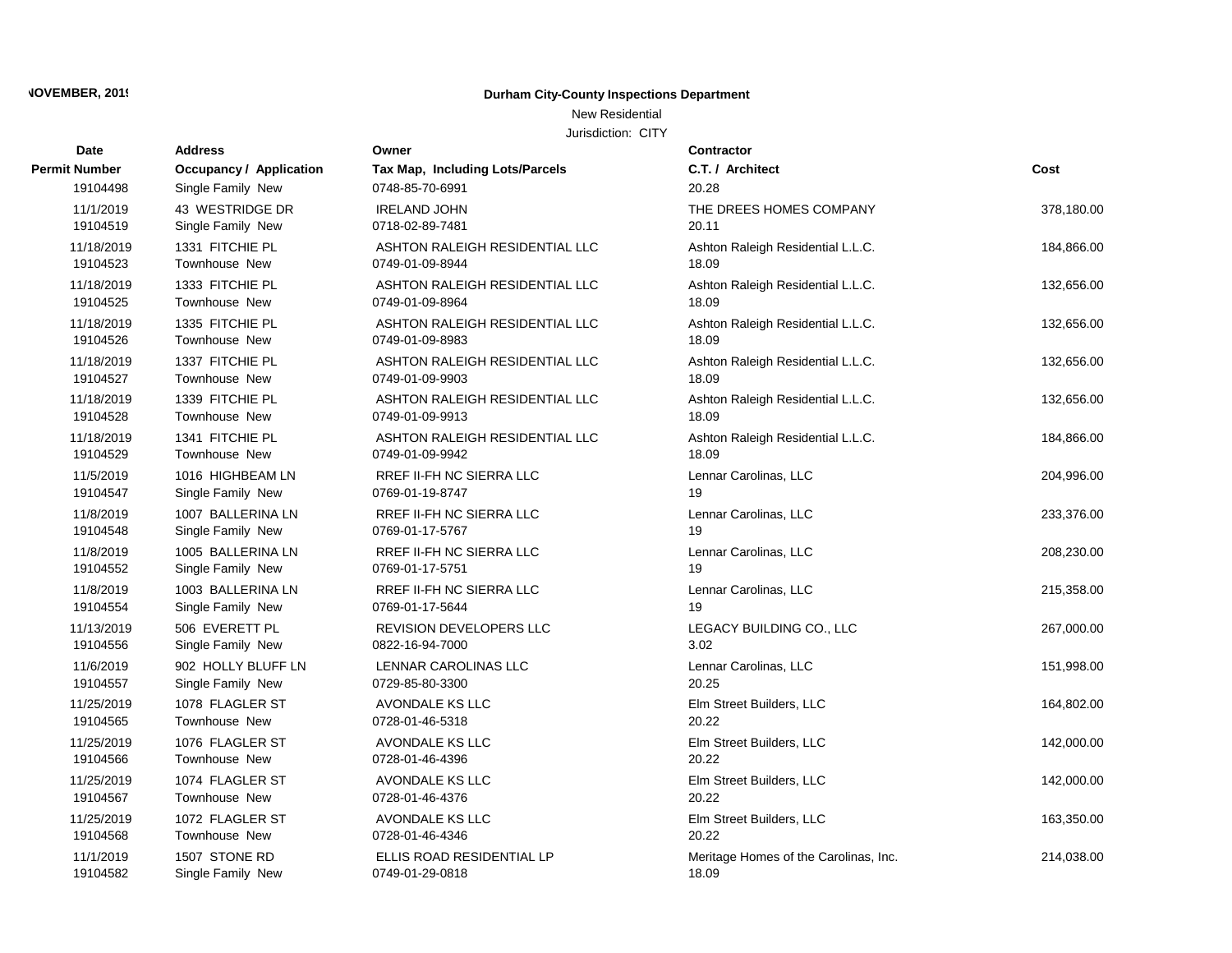## New Residential

| Date                  | <b>Address</b>                           | Owner                                           | Contractor                                 |            |
|-----------------------|------------------------------------------|-------------------------------------------------|--------------------------------------------|------------|
| Permit Number         | Occupancy / Application                  | Tax Map, Including Lots/Parcels                 | C.T. / Architect                           | Cost       |
| 11/19/2019            | 2112 CHEEK RD                            | LOCKLEAR JACKIE                                 | JOHN WILLARD DOVE                          | 100,000.00 |
| 19104596              | Single Family New                        | 0842-17-10-6581                                 | 18.02                                      |            |
| 11/1/2019             | 103 MONA LISA LN                         | <b>GHD-STERLING LLC</b>                         | True Homes, LLC                            | 144,800.00 |
| 19104603              | Single Family New                        | 0748-80-90-0711                                 | 20.14                                      |            |
| 11/6/2019             | 1466 GRANGERFORD CT                      | AV HOMES OF RALEIGH LLC                         | TAYLOR MORRISON OF CAROLINAS, INC.         | 229,878.00 |
| 19104608              | Single Family New                        | 0748-84-71-8571                                 | 20.28                                      |            |
| 11/6/2019             | 1468 GRANGERFORD CT                      | AV HOMES OF RALEIGH LLC                         | TAYLOR MORRISON OF CAROLINAS, INC.         | 294,756.00 |
| 19104609              | Single Family New                        | 0748-84-71-1562                                 | 20.28                                      |            |
| 11/8/2019             | 1347 FITCHIE PL                          | ASHTON RALEIGH RESIDENTIAL LLC                  | Ashton Raleigh Residential L.L.C.          | 132,565.00 |
| 19104612              | <b>Townhouse New</b>                     | 0749-01-19-0816                                 | 18.09                                      |            |
| 11/8/2019             | 1349 FITCHIE PL                          | ASHTON RALEIGH RESIDENTIAL LLC                  | Ashton Raleigh Residential L.L.C.          | 140,184.00 |
| 19104613              | Townhouse New                            | 0749-01-19-0814                                 | 18.09                                      |            |
| 11/8/2019             | 1351 FITCHIE PL                          | ASHTON RALEIGH RESIDENTIAL LLC                  | Ashton Raleigh Residential L.L.C.          | 132,565.00 |
| 19104614              | Townhouse New                            | 0749-01-19-0822                                 | 18.09                                      |            |
| 11/8/2019             | 1355 FITCHIE PL                          | ASHTON RALEIGH RESIDENTIAL LLC                  | Ashton Raleigh Residential L.L.C.          | 184,866.00 |
| 19104616              | Townhouse New                            | 0749-01-19-0738                                 | 18.09                                      |            |
| 11/6/2019             | 121 RAPHAEL PL                           | <b>GHD-STERLING LLC</b>                         | True Homes, LLC                            | 144,800.00 |
| 19104618              | Single Family New                        | 0748-90-03-8470                                 | 20.14                                      |            |
| 11/6/2019             | 102 CAESAR CIR                           | <b>GHD-STERLING LLC</b>                         | True Homes, LLC                            | 188,034.00 |
| 19104634              | Single Family New                        | 0748-04-80-7227                                 | 20.14                                      |            |
| 11/6/2019             | 220 MONA LISA LN                         | <b>GHD-STERLING LLC</b>                         | True Homes, LLC                            | 210,606.00 |
| 19104635              | Single Family New                        | 0748-80-86-8964                                 | 20.28                                      |            |
| 11/6/2019<br>19104639 | 5408 LAKE ELTON RD                       | <b>CLEMENTS RICHARD A</b><br>0729-04-92-5052    | Valenti Homes, L.L.C.<br>20.10             | 420,000.00 |
|                       | Single Family New                        |                                                 |                                            |            |
| 11/6/2019<br>19104664 | 1007 CRESTED JAY DR<br>Single Family New | STANLEY MARTIN COMPANIES LLC<br>0800-69-30-1154 | Stanley Martin Companies, LLC<br>20.17     | 211,926.00 |
| 11/6/2019             |                                          |                                                 |                                            |            |
| 19104665              | 1002 CRESTED JAY DR<br>Single Family New | STANLEY MARTIN COMPANIES LLC<br>0800-69-52-5298 | Stanley Martin Companies, LLC<br>20.17     | 210,342.00 |
| 11/6/2019             | 402 JEROME RD                            | <b>B WALLACE DESIGN &amp;</b>                   |                                            |            |
| 19104680              | Single Family New                        | 0739-17-54-3117                                 | WALLACE, B. DESIGN & CONSTRUCTION<br>20.26 | 201,036.00 |
| 11/7/2019             | 112 RAPHAEL PL                           | <b>GHD-STERLING LLC</b>                         | True Homes, LLC                            | 144,800.00 |
| 19104698              | Single Family New                        | 0748-90-15-5690                                 | 20.14                                      |            |
| 11/7/2019             | 1218 BENT WILLOW DR                      | <b>VK MAGNOLIA LLC</b>                          | Ryan Homes and/or NV Homes NVR, Inc., T/A  | 123,024.00 |
| 19104703              | Single Family New                        | 0833-01-49-3300                                 | 17.09                                      |            |
| 11/7/2019             | 1214 BENT WILLOW DR                      | <b>VK MAGNOLIA LLC</b>                          | Ryan Homes and/or NV Homes NVR, Inc., T/A  | 173,778.00 |
| 19104704              | Single Family New                        | 0833-01-49-2365                                 | 17.09                                      |            |
|                       |                                          |                                                 |                                            |            |
| 11/13/2019            | 1002 BRIAR ROSE LN                       | <b>VK MAGNOLIA LLC</b>                          | Ryan Homes and/or NV Homes NVR, Inc., T/A  | 153,384.00 |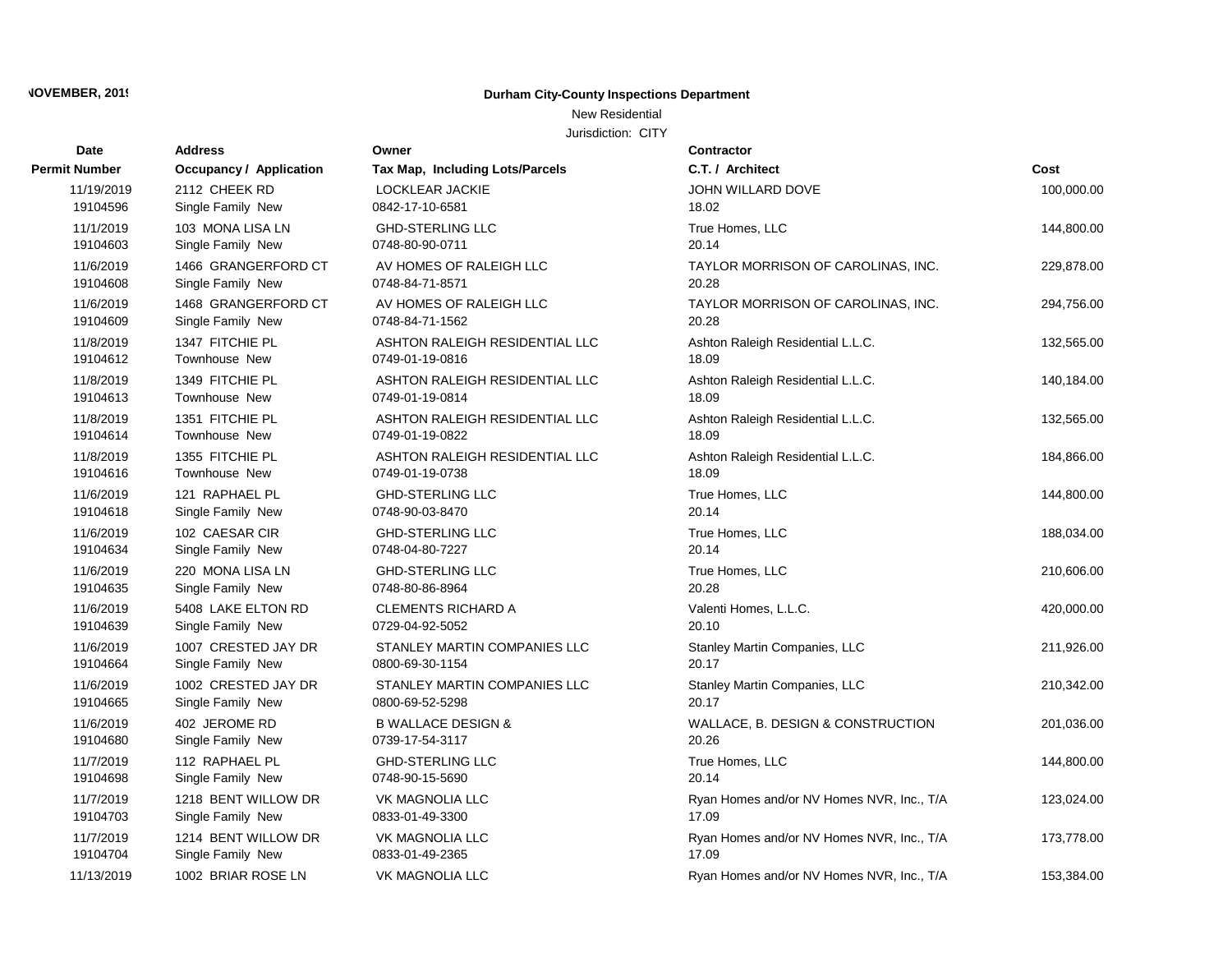## New Residential

| Date          | <b>Address</b>                 | Owner                               | Contractor                                |            |
|---------------|--------------------------------|-------------------------------------|-------------------------------------------|------------|
| Permit Number | <b>Occupancy / Application</b> | Tax Map, Including Lots/Parcels     | C.T. / Architect                          | Cost       |
| 19104705      | Single Family New              | 0833-01-29-9336                     | 17.09                                     |            |
| 11/8/2019     | 1224 BENT WILLOW DR            | <b>VK MAGNOLIA LLC</b>              | Ryan Homes and/or NV Homes NVR, Inc., T/A | 123.024.00 |
| 19104706      | Single Family New              | 0833-01-49-3127                     | 17.09                                     |            |
| 11/8/2019     | 1222 BENT WILLOW DR            | <b>VK MAGNOLIA LLC</b>              | Ryan Homes and/or NV Homes NVR, Inc., T/A | 138,864.00 |
| 19104707      | Single Family New              | 0833-01-49-3223                     | 17.09                                     |            |
| 11/8/2019     | 904 HOLLY BLUFF LN             | <b>LENNAR CAROLINAS LLC</b>         | Lennar Carolinas, LLC                     | 168,564.00 |
| 19104710      | Single Family New              | 0729-85-80-2754                     | 20.25                                     |            |
| 11/8/2019     | 905 HOLLY BLUFF LN             | LENNAR CAROLINAS LLC                | Lennar Carolinas, LLC                     | 175,164.00 |
| 19104713      | Single Family New              | 0729-85-60-6935                     | 20.25                                     |            |
| 11/8/2019     | 1032 RED ROCK DR               | SCOTTIE TREY LAND LLC               | THE DREES HOMES COMPANY                   | 235,488.00 |
| 19104717      | Single Family New              | 0850-61-11-0277                     | 18.08                                     |            |
| 11/8/2019     | 1101 PONDFIELD WAY             | <b>TAYLOR MORRISON OF CAROLINAS</b> | TAYLOR MORRISON OF CAROLINAS, INC.        | 209,475.00 |
| 19104718      | Single Family New              | 0728-22-24-8221                     | 20.20                                     |            |
| 11/8/2019     | 1016 PONDFIELD WAY             | <b>TAYLOR MORRISON OF CAROLINAS</b> | TAYLOR MORRISON OF CAROLINAS, INC.        | 209,475.00 |
| 19104719      | Single Family New              | 0728-22-42-6024                     | 20.20                                     |            |
| 11/21/2019    | 706 ADELINE CT                 | <b>HERNDON PARTNERS LLC</b>         | THE DREES HOMES COMPANY                   | 264,660.00 |
| 19104720      | Single Family New              | 0727-01-09-3622                     | 20.2                                      |            |
| 11/8/2019     | 1018 PONDFIELD WAY             | <b>TAYLOR MORRISON OF CAROLINAS</b> | TAYLOR MORRISON OF CAROLINAS, INC.        | 177,276.00 |
| 19104721      | Single Family New              | 0728-22-42-6539                     | 20.20                                     |            |
| 11/8/2019     | 442 BRIER SUMMIT PL            | <b>WBTH LLC</b>                     | Ryan Homes and/or NV Homes NVR, Inc., T/A | 142,626.00 |
| 19104727      | Townhouse New                  | 0758-28-74-1799                     | 20.28                                     |            |
| 11/8/2019     | 440 BRIER SUMMIT PL            | <b>WBTH LLC</b>                     | Ryan Homes and/or NV Homes NVR, Inc., T/A | 125,862.00 |
| 19104728      | Townhouse New                  | 0758-28-74-0576                     | 20.28                                     |            |
| 11/8/2019     | 444 BRIER SUMMIT PL            | <b>WBTH LLC</b>                     | Ryan Homes and/or NV Homes NVR, Inc., T/A | 126,654.00 |
| 19104729      | Townhouse New                  | 0758-28-74-2967                     | 20.28                                     |            |
| 11/8/2019     | 446 BRIER SUMMIT PL            | <b>WBTH LLC</b>                     | Ryan Homes and/or NV Homes NVR, Inc., T/A | 142,626.00 |
| 19104730      | <b>Townhouse New</b>           | 0758-28-75-3136                     | 20.28                                     |            |
| 11/8/2019     | 448 BRIER SUMMIT PL            | <b>WBTH LLC</b>                     | Ryan Homes and/or NV Homes NVR, Inc., T/A | 141,768.00 |
| 19104731      | <b>Townhouse New</b>           | 0758-28-75-4410                     | 20.28                                     |            |
| 11/19/2019    | 1132 MONTAGUE AVE              | RREF II-FH NC SIERRA LLC            | Lennar Carolinas, LLC                     | 187,572.00 |
| 19104758      | Single Family New              | 0769-01-27-3807                     | 19                                        |            |
| 11/19/2019    | 1130 MONTAGUE AVE              | RREF II-FH NC SIERRA LLC            | Lennar Carolinas, LLC                     | 151,206.00 |
| 19104760      | Single Family New              | 0769-01-27-2891                     | 19                                        |            |
| 11/20/2019    | 906 HOLLY BLUFF LN             | LENNAR CAROLINAS LLC                | Lennar Carolinas, LLC                     | 161,370.00 |
| 19104763      | Single Family New              | 0729-85-81-2144                     | 20.25                                     |            |
| 11/20/2019    | 907 HOLLY BLUFF LN             | LENNAR CAROLINAS LLC                | Lennar Carolinas, LLC                     | 175,164.00 |
| 19104764      | Single Family New              | 0729-85-61-6319                     | 20.25                                     |            |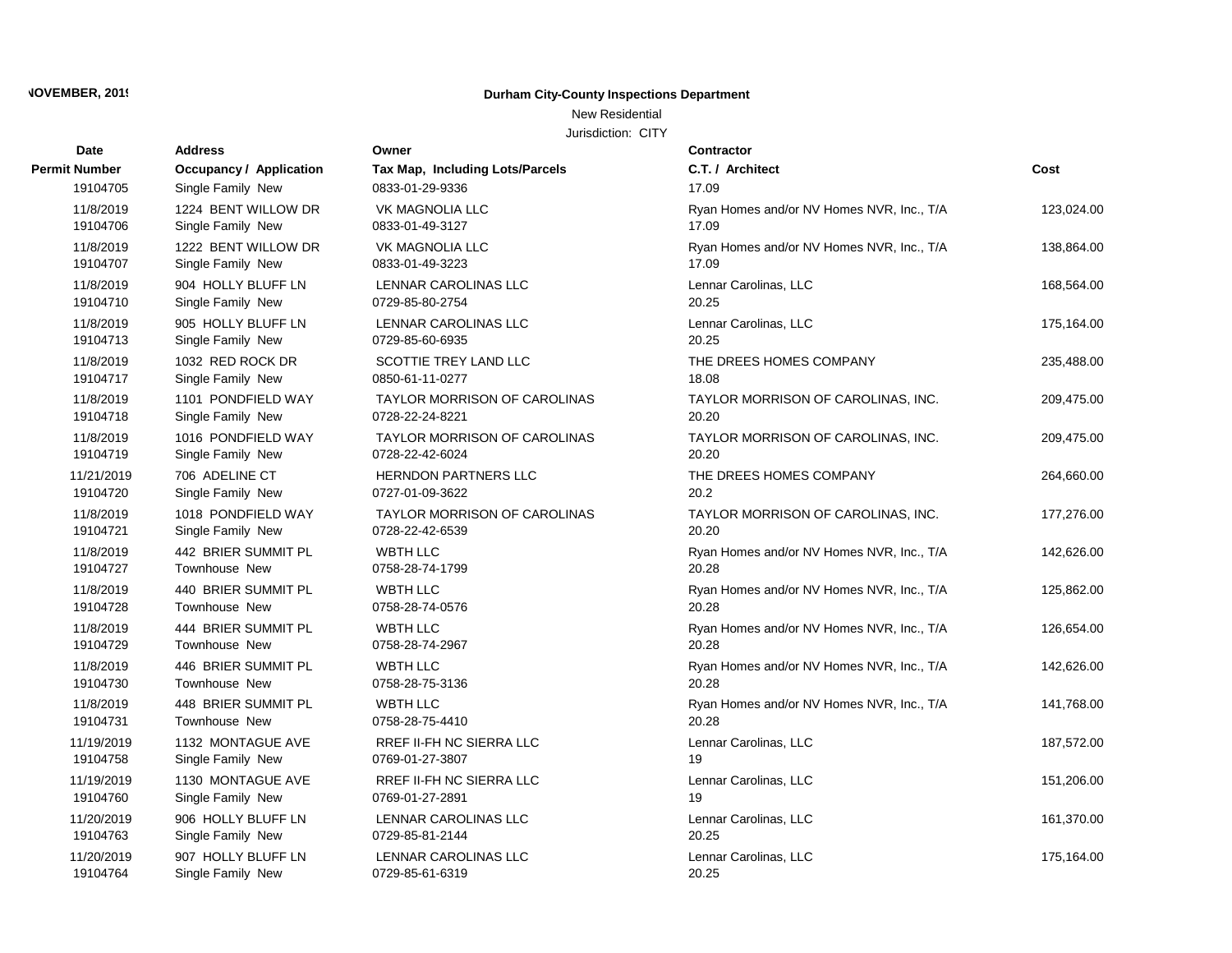New Residential

| <b>Date</b>   | <b>Address</b>                 | Owner                           | <b>Contractor</b>                     |            |
|---------------|--------------------------------|---------------------------------|---------------------------------------|------------|
| Permit Number | <b>Occupancy / Application</b> | Tax Map, Including Lots/Parcels | C.T. / Architect                      | Cost       |
| 11/20/2019    | 909 HOLLY BLUFF LN             | LENNAR CAROLINAS LLC            | Lennar Carolinas, LLC                 | 161,370.00 |
| 19104765      | Single Family New              | 0729-85-61-6800                 | 20.25                                 |            |
| 11/20/2019    | 911 HOLLY BLUFF LN             | <b>LENNAR CAROLINAS LLC</b>     | Lennar Carolinas, LLC                 | 158,598.00 |
| 19104766      | Single Family New              | 0729-85-62-5198                 | 20.25                                 |            |
| 11/21/2019    | 121 LAUREL AVE                 | <b>HABITAT FOR HUMANITY OF</b>  | HABITAT FOR HUMANITY OF DURHAM INC.   | 100,452.00 |
| 19104771      | Single Family New              | 0831-14-24-6008                 | 11                                    |            |
| 11/14/2019    | 203 EAGLESON ST                | PULTE HOME COMPANY LLC          | Pulte Home Company, LLC               | 162,294.00 |
| 19104772      | Townhouse New                  | 0747-16-80-9192                 | 20.28                                 |            |
| 11/14/2019    | 205 EAGLESON ST                | PULTE HOME COMPANY LLC          | Pulte Home Company, LLC               | 160,000.00 |
| 19104773      | <b>Townhouse New</b>           | 0747-16-80-6199                 | 20.28                                 |            |
| 11/14/2019    | 207 EAGLESON ST                | PULTE HOME COMPANY LLC          | Pulte Home Company, LLC               | 162,294.00 |
| 19104774      | <b>Townhouse New</b>           | 0747-16-80-4223                 | 20.28                                 |            |
| 11/21/2019    | 6417 CHANTRY CT                | EPCON ANDREWS CHAPEL LLC        | EPCON COMMUNITIES CAROLINAS LLC       | 145,068.00 |
| 19104775      | Single Family New              | 0769-55-09-0446                 | 19.00                                 |            |
| 11/25/2019    | 1839 SANDOVAL DR               | SCOTTIE TREY LAND LLC           | THE DREES HOMES COMPANY               | 262,746.00 |
| 19104781      | Single Family New              | 0850-50-57-2761                 | 18.08                                 |            |
| 11/21/2019    | 2 HEISS ST                     | ELLIS ROAD RESIDENTIAL LP       | Meritage Homes of the Carolinas, Inc. | 154,440.00 |
| 19104785      | Single Family New              | 0749-01-38-7707                 | 18.09                                 |            |
| 11/8/2019     | 1210 SANDTRAP WAY              | PULTE HOME COMPANY LLC          | Pulte Home Company, LLC               | 201,036.00 |
| 19104792      | Single Family New              | 0749-74-75-8907                 | 18.09                                 |            |
| 11/18/2019    | 411 SHALE CREEK DR             | M/I HOMES OF RALEIGH LLC        | M/I HOMES OF RALEIGH LLC              | 184,470.00 |
| 19104794      | Townhouse New                  | 0769-60-05-5399.COW             | 19.00                                 |            |
| 11/18/2019    | 413 SHALE CREEK DR             | M/I HOMES OF RALEIGH LLC        | M/I HOMES OF RALEIGH LLC              | 197,604.00 |
| 19104795      | <b>Townhouse New</b>           | 0769-60-05-9490.COW             | 19.00                                 |            |
| 11/18/2019    | 415 SHALE CREEK DR             | M/I HOMES OF RALEIGH LLC        | M/I HOMES OF RALEIGH LLC              | 162,822.00 |
| 19104796      | Townhouse New                  | 0769-60-15-2379.COW             | 19.00                                 |            |
| 11/18/2019    | 417 SHALE CREEK DR             | M/I HOMES OF RALEIGH LLC        | M/I HOMES OF RALEIGH LLC              | 170,148.00 |
| 19104797      | Townhouse New                  | 0769-60-15-5368.COW             | 19.00                                 |            |
| 11/18/2019    | 419 SHALE CREEK DR             | M/I HOMES OF RALEIGH LLC        | M/I HOMES OF RALEIGH LLC              | 162,822.00 |
| 19104798      | <b>Townhouse New</b>           | 0769-60-15-8347.COW             | 19.00                                 |            |
| 11/18/2019    | 421 SHALE CREEK DR             | M/I HOMES OF RALEIGH LLC        | M/I HOMES OF RALEIGH LLC              | 183,942.00 |
| 19104799      | <b>Townhouse New</b>           | 0769-60-25-2326.COW             | 19.00                                 |            |
| 11/8/2019     | 1104 GRANGERFORD CT            | AV HOMES OF RALEIGH LLC         | TAYLOR MORRISON OF CAROLINAS, INC.    | 196,878.00 |
| 19104801      | Single Family New              | 0748-85-60-0912                 | 20.28                                 |            |
| 11/20/2019    | 118 RAPHAEL PL                 | TRUE HOMES LLC                  | True Homes, LLC                       | 199,320.00 |
| 19104839      | Single Family New              | 0748-90-05-2433                 | 20.14                                 |            |
| 11/14/2019    | 1009 JANISKEE RD               | ELLIS ROAD RESIDENTIAL LP       | Meritage Homes of the Carolinas, Inc. | 245,322.00 |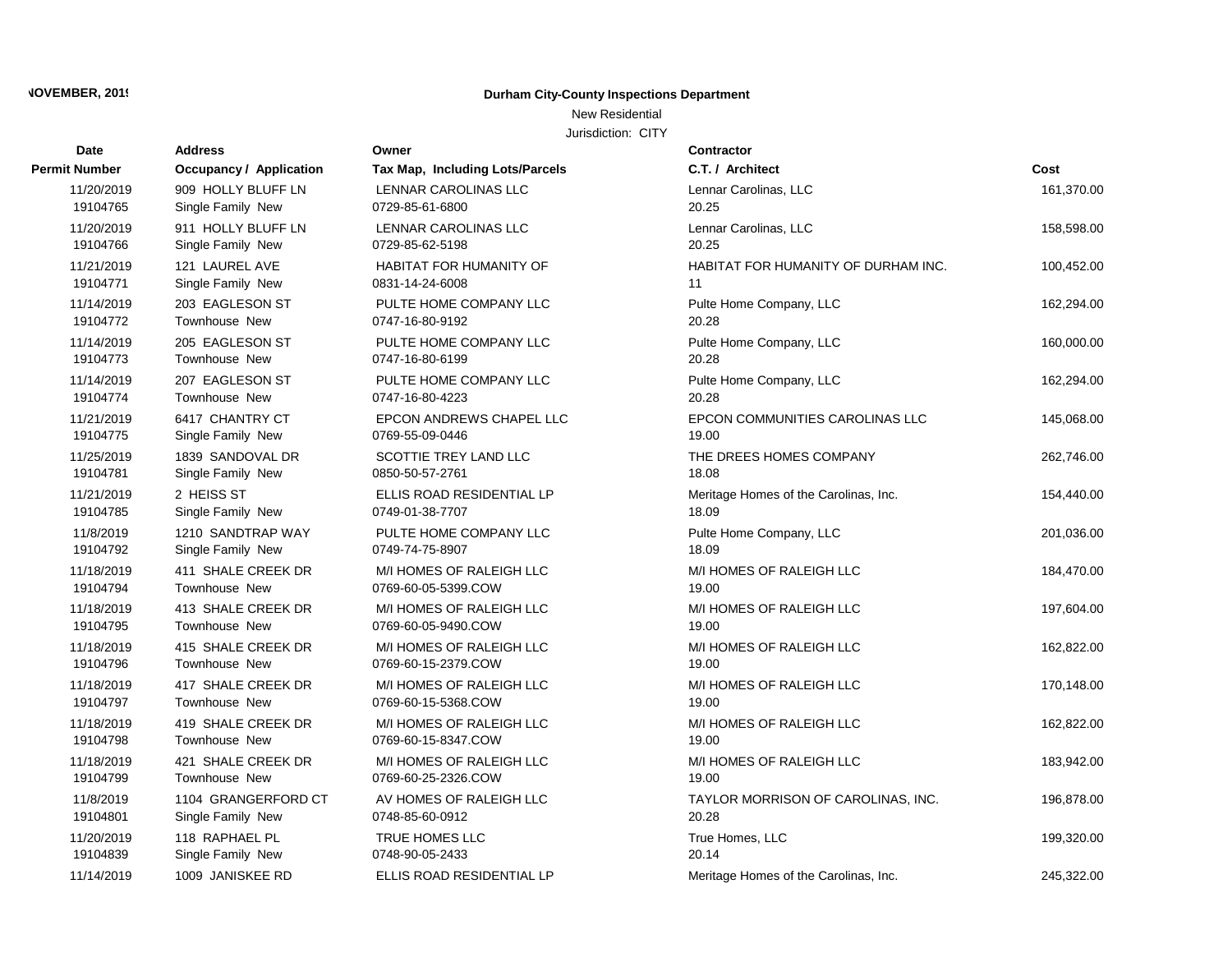## New Residential

| Date          | <b>Address</b>                 | Owner                               | Contractor                                |            |
|---------------|--------------------------------|-------------------------------------|-------------------------------------------|------------|
| Permit Number | <b>Occupancy / Application</b> | Tax Map, Including Lots/Parcels     | C.T. / Architect                          | Cost       |
| 19104845      | Single Family New              | 0749-01-29-0791                     | 18.09                                     |            |
| 11/14/2019    | 2007 MEADOWCREEK DR            | <b>LAKEFIELD FARM LLC</b>           | HOMES BY DICKERSON, INC.                  | 322,500.00 |
| 19104846      | Single Family New              | 0813-79-65-2876                     | 17.07                                     |            |
| 11/14/2019    | 1202 SANDTRAP WAY              | PULTE HOME COMPANY LLC              | Pulte Home Company, LLC                   | 190,000.00 |
| 19104851      | Single Family New              | 0749-74-73-6559                     | 18.09                                     |            |
| 11/25/2019    | 1204 SANDTRAP WAY              | PULTE HOME COMPANY LLC              | Pulte Home Company, LLC                   | 204,270.00 |
| 19104852      | Single Family New              | 0749-74-74-6196                     | 18.09                                     |            |
| 11/19/2019    | 1206 SANDTRAP WAY              | PULTE HOME COMPANY LLC              | Pulte Home Company, LLC                   | 224,202.00 |
| 19104854      | Single Family New              | 0749-74-74-8657                     | 18.09                                     |            |
| 11/21/2019    | 1207 SANDTRAP WAY              | PULTE HOME COMPANY LLC              | Pulte Home Company, LLC                   | 245,520.00 |
| 19104855      | Single Family New              | 0749-74-54-9610                     | 18.09                                     |            |
| 11/19/2019    | 910 HOLLY BLUFF LN             | <b>LENNAR CAROLINAS LLC</b>         | Lennar Carolinas, LLC                     | 175,164.00 |
| 19104856      | Single Family New              | 0729-85-81-2924                     | 20.25                                     |            |
| 11/19/2019    | 912 HOLLY BLUFF LN             | <b>LENNAR CAROLINAS LLC</b>         | Lennar Carolinas, LLC                     | 154,770.00 |
| 19104857      | Single Family New              | 0729-85-82-1473                     | 20.25                                     |            |
| 11/19/2019    | 1004 CRESTED JAY DR            | STANLEY MARTIN COMPANIES LLC        | Stanley Martin Companies, LLC             | 270,402.00 |
| 19104860      | Single Family New              | 0800-69-42-8306                     | 20.17                                     |            |
| 11/19/2019    | 908 HOLLY BLUFF LN             | LENNAR CAROLINAS LLC                | Lennar Carolinas, LLC                     | 158,598.00 |
| 19104862      | Single Family New              | 0729-85-81-2534                     | 20.25                                     |            |
| 11/19/2019    | 225 TAMWORTH CRK               | <b>CREEKSIDE COMMONS DEVELOPERS</b> | Ryan Homes and/or NV Homes NVR, Inc., T/A | 155,958.00 |
| 19104877      | <b>Townhouse New</b>           | 0709-13-95-2877                     | 20.18                                     |            |
| 11/19/2019    | 227 TAMWORTH CRK               | <b>CREEKSIDE COMMONS DEVELOPERS</b> | Ryan Homes and/or NV Homes NVR, Inc., T/A | 156,816.00 |
| 19104878      | Townhouse New                  | 0709-13-95-0801                     | 20.18                                     |            |
| 11/19/2019    | 229 TAMWORTH CRK               | <b>CREEKSIDE COMMONS DEVELOPERS</b> | Ryan Homes and/or NV Homes NVR, Inc., T/A | 185,064.00 |
| 19104879      | Townhouse New                  | 0709-13-85-7814                     | 20.18                                     |            |
| 11/19/2019    | 1211 BENT WILLOW DR            | VK MAGNOLIA LLC                     | Ryan Homes and/or NV Homes NVR, Inc., T/A | 111,936.00 |
| 19104880      | Single Family New              | 0833-01-49-3580                     | 17.09                                     |            |
| 11/19/2019    | 1215 BENT WILLOW DR            | <b>VK MAGNOLIA LLC</b>              | Ryan Homes and/or NV Homes NVR, Inc., T/A | 154,704.00 |
| 19104881      | Single Family New              | 0833-01-49-4414                     | 17.09                                     |            |
| 11/19/2019    | 1219 BENT WILLOW DR            | VK MAGNOLIA LLC                     | Ryan Homes and/or NV Homes NVR, Inc., T/A | 123,024.00 |
| 19104882      | Single Family New              | 0833-01-49-4374                     | 17.09                                     |            |
| 11/19/2019    | 1217 BENT WILLOW DR            | <b>VK MAGNOLIA LLC</b>              | Ryan Homes and/or NV Homes NVR, Inc., T/A | 173,778.00 |
| 19104884      | Single Family New              | 0833-01-49-4359                     | 17.09                                     |            |
| 11/25/2019    | 4 WHITESELL WAY                | PULTE HOME COMPANY LLC              | Pulte Home Company, LLC                   | 120,516.00 |
| 19104905      | Townhouse New                  | 0747-35-33-0423                     | 20.28                                     |            |
| 11/25/2019    | 6 WHITESELL WAY                | PULTE HOME COMPANY LLC              | Pulte Home Company, LLC                   | 120,000.00 |
| 19104906      | <b>Townhouse New</b>           | 0747-35-23-7517                     | 20.28                                     |            |